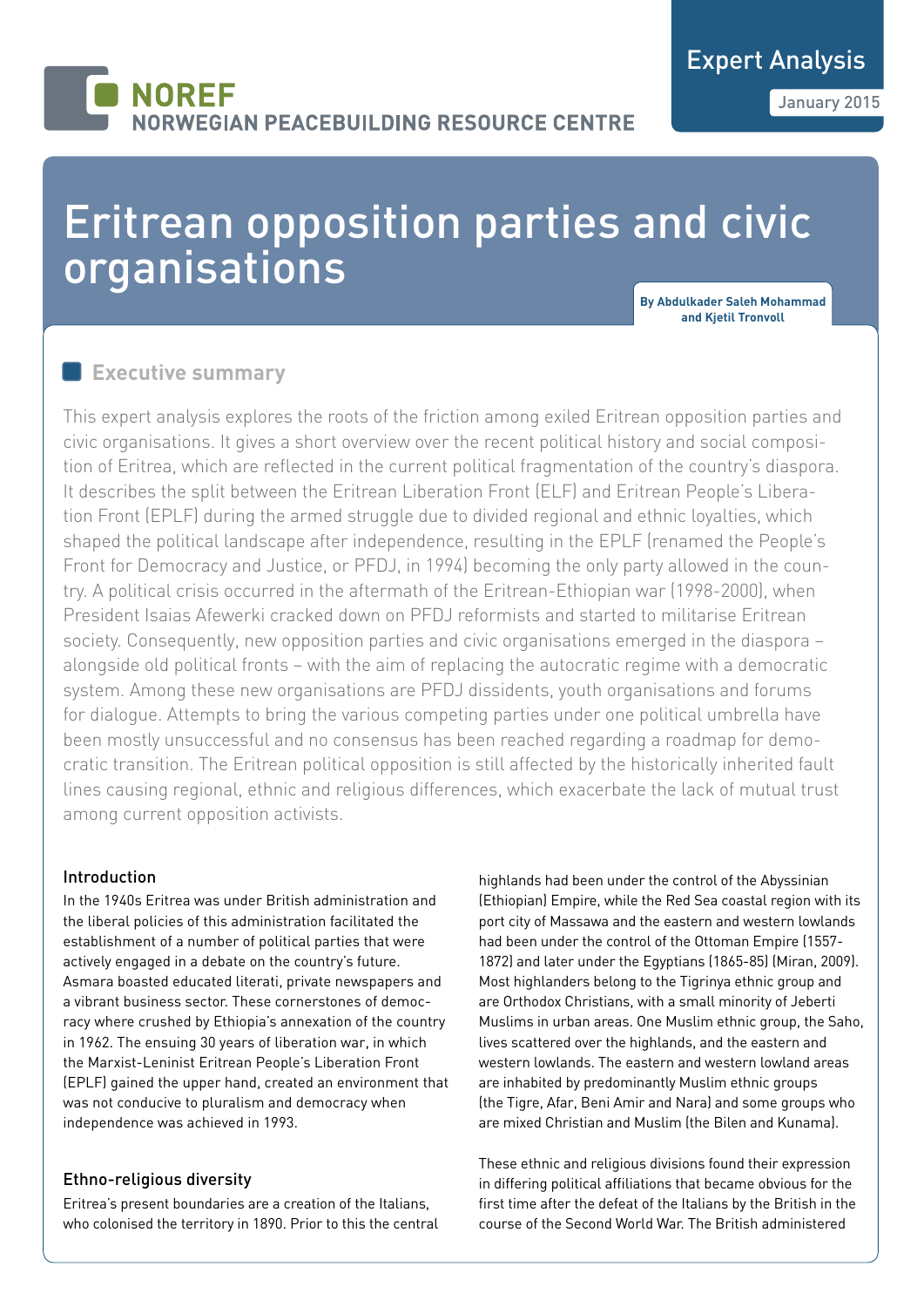Eritrea from 1941 to 1952, their main task being to oversee the decision-making process to determine the future of the former colony. They encouraged the formation of political parties, which were supposed to articulate the opinion of the Eritrean people in regard to their future. The highland Christians rallied behind the Unionist Party, whose aim was the unconditional unification of Eritrea with the Ethiopian Empire (Abbay, 1998: 37-38), while the Muslim segments of society opposed the Ethiopian claim and founded the Muslim League, which campaigned for the territory's independence (Venosa, 2013). The massive involvement of Emperor Haile Selassie of Ethiopia and the Orthodox Church exacerbated Muslim-Christian divisions, and accordingly the British suggested the partition of the former Italian colony between Ethiopia and Anglo-Egyptian Sudan (Longrigg, 1974: 174-75).

Finally, due to the strategic interests of the U.S. and other western powers who backed the Ethiopian claim to Eritrea, the United Nations decided that Eritrea was to be federated with Ethiopia in 1952, and in 1962 the emperor annexed the country without international protests. He banned the local languages Tigrinya and Arabic and imposed Amharic as the official language. During this era the Ethiopian government specifically targeted the Muslim population due to its resistance to the federation (Araya, 1990: 86-87), and parts of the Muslim intellectual elite fled the country and settled in Sudan, Egypt and Yemen. Most Christians initially welcomed unification with Ethiopia.

#### The Eritrean liberation war and political fissures

Eritrean resistance against the Ethiopian occupation started in the late 1950s, when Eritrean Muslims residing in Sudan founded the Eritrean Liberation Movement. Prominent Muslim opposition politicians and intellectuals exiled in Cairo founded the Eritrean Liberation Front (ELF), which started an armed struggle in 1961. Initially, the ELF was mainly a Muslim-dominated movement, but was also affected by regionalism and ideological controversies. In 1974 Haile Selassie was overthrown and the Dergue military junta came to power in Ethiopia. The "Red Terror" campaigns that followed this regime change caused large numbers of Christian Eritreans to join the ELF. Following the alleged killings of Christian fighters by some Muslim ELF commanders, a group under the leadership of the current Eritrean president, Isaias Afewerki, split from the ELF and in 1975 formed the EPLF. In a paper entitled "We and our objectives" the group distanced itself from the Muslim part of the liberation movement and its affiliation with the Arab world (Markakis, 1978: 133).

After a period of repeated civil wars between the ELF and EPLF, which coincided with Ethiopian military offensives, the EPLF succeeded, in collaboration with the Tigray People's Liberation Front (TPLF), in ousting the ELF from the field in 1982.

The EPLF was characterised by a strong hierarchy based on Marxist principles of democratic centralism, but

claimed to be inclusive and to embrace and represent all segments of Eritrean society. In 1991 the Derg military junta was overthrown by the joint forces of the EPLF and the Ethiopian People's Revolutionary Democratic Front, and the Eritrean territory fell under the control of the EPLF. Subsequently, after a referendum in 1993, Eritrea obtained international recognition as an independent state. Since then the EPLF, renamed the People's Front for Democracy and Justice (PFDJ) in 1994, has retained its organisational structure and has been the only party allowed to operate in Eritrea (Tronvoll & Mekonnen, 2014).

The remnants of the ELF split into different factions, most prominently the ELF (Abdalla) under the leadership of Abdalla Idris, an ethnic Beni Amir, and the ELF-RC, led by Ahmed Nasser, an ethnic Saho. Another splinter, the ELF-CC, better known as Sagem, established its base in Tigray. Other splinter groups of the former ELF pursued an Islamic discourse and distanced themselves from the Marxist orientation of the political left wing of the ELF. In 1988 they formed the Eritrean Islamic Jihad Movement. It was involved in an insurgency against the Eritrean Defence Forces between 1994 and 1997. During the early years of independence, prior to the "border war" with Ethiopia (1998-2000), these groups remained the only exiled groups in opposition to the EPLF/PFDJ. They maintained offices in Sudan, but the ELF and ELF-RC also had a relatively strong political base among the diaspora, including in Europe, the U.S. and Australia. Initially they attempted to open a political dialogue with the EPLF, but the latter refused to accept them as political organisations in Eritrea and prohibited any opposition activities inside the country. Some ELF members who returned as individuals during the early 1990s were either imprisoned or killed.

#### The emergence of ethnically based opposition

In 1997 relations between the PFDJ and its former brothers in arms, the TPLF, which constituted the core of Ethiopia's government party (the Ethiopian People's Revolutionary Democratic Front) deteriorated rapidly. In 1998 Eritrean forces entered Ethiopian-administered territories and an all-out war erupted (Negash & Tronvoll, 2000). At that time the Ethiopian government assisted the establishment of Eritrean ethnically based opposition movements, i.e. the Red Sea Afar Democratic Organisation (RSADO) and the Democratic Movement for the Liberation of the Eritrean Kunama (DMLEK). The Afar and Kunama are minorities in Eritrea and were among those who felt most marginalised by the PFDJ government. Both groups are still operating, with forces of up to 15,000 fighters (RSADO) and 4,000 (DMLEK), respectively. However, they have not been able to challenge the Eritrean regime militarily. Both movements strive for the emancipation of ethnic minorities in Eritrea and the protection of their indigenous rights and cultures. In 1999 ten Eritrean opposition groups, both ideologically and ethnically based, established the Alliance of Eritrean National Forces (AENF) to coordinate their political activities.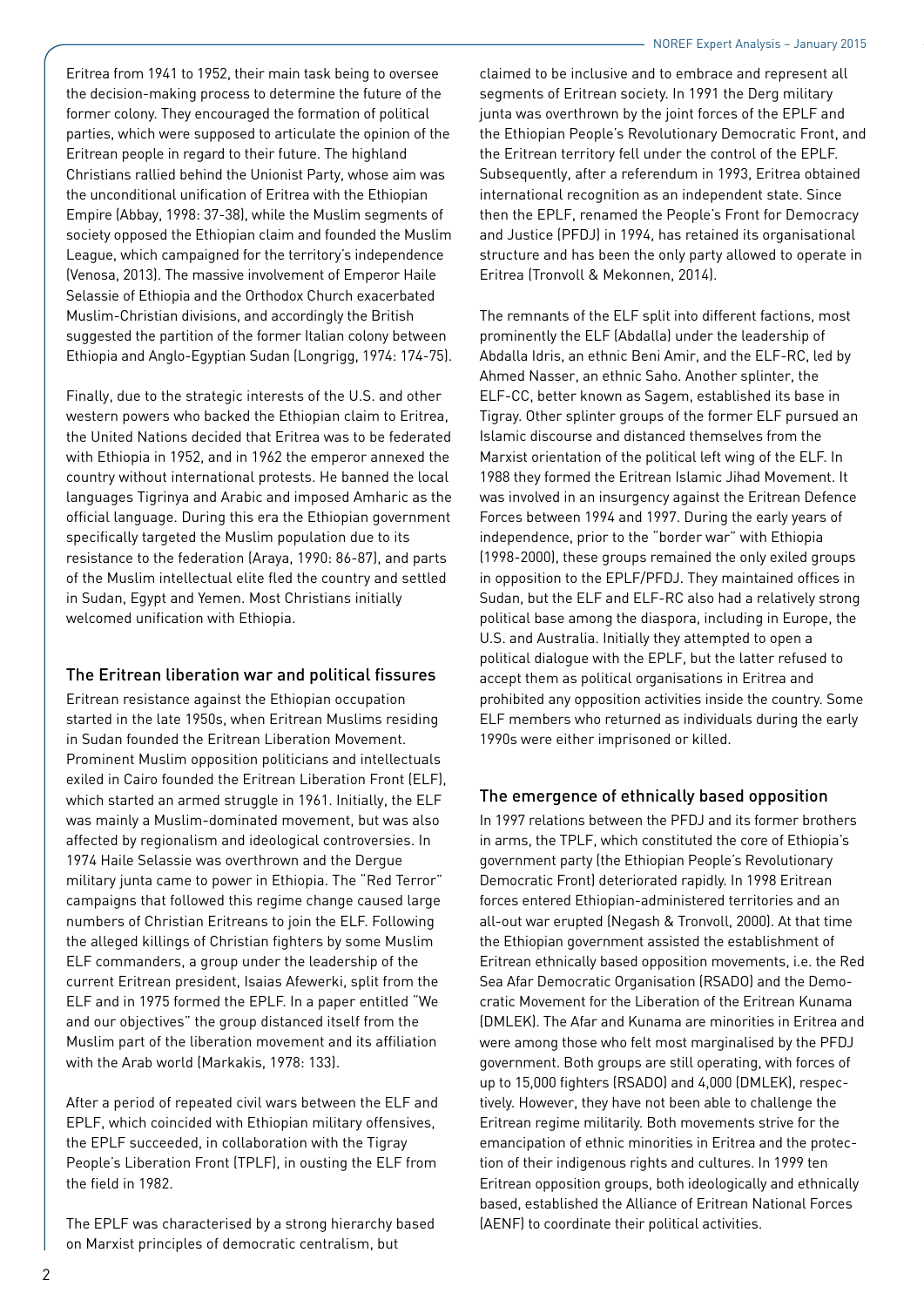In the aftermath of the Eritrean-Ethiopian war a political crisis evolved inside Eritrea. A group of leading PFDJ cadres (the so-called "G15"), together with students and journalists, demanded political reforms and national elections (Plaut, 2002). In September 2001 President Isaias Afewerki cracked down on them and on the free press by arresting 13 top EPLF/PFDJ leaders and hundreds of students, journalists and other activists. These events led to the emergence of the Eritrean Democratic Party (EDP), which was founded by PFDJ dissidents in exile. Mesfin Hagos, a top-EPLF leader and government minister who was abroad when the arrests took place, played a prominent role in the establishment of the party. The EDP's aim is "to move away from the one party dictatorship to a constitutionally anchored multi-party democratic political system" (EDP, 2014a).

Meanwhile, the AENF transformed itself into the Eritrean National Alliance (ENA) in 2002 and renamed itself the Eritrean Democratic Alliance (EDA) in 2005. The creation of a national opposition alliance was initially an attempt to pool the efforts of the ELF splinters, the ethnically based organisations and the Islamic opposition movement. According to its website, the EDA currently consists of 13 parties and held its last congress in 2008 (EDA, 2014). These parties can be classified as follows:

- ethnically based organisations: the DMLEK and RSADO (both are committed to armed struggle). Another ethnically based movement, which is not a member of the EDA, is the National Democratic Front for the Liberation of Eritrean Saho, which was founded in 2009;
- Islam-based organisations: the Eritrean National Salvation Front (Arabic: Islah), the Eritrean Islamic Party for Justice and Development, the Eritrean People's Congress and the Eritrean Islamic Congress;
- the ELF (which purportedly has an armed wing);
- PFDJ dissidents and remnants of the former ELF-RC, i.e. the Eritrean Democratic Party and the Eritrean People's Democratic Party (formerly the Eritrean People's Party, or EPP); and
- others: the Eritrean People's Movement (EPM), the Eritrean Nahda Party and the Eritrean Federal Democratic Movement.

The EDP's relationship with the EDA has been difficult because the latter has its base in Ethiopia, while the EDP remains highly suspicious of the motives of the Ethiopian government, which some of its members still consider an enemy. As is usual with opposition groups, the EDP has also undergone various splits and mergers during the past decade. In 2010 it merged with the EPM, the EPP, and the Eritrean Democratic Resistance – Gash Setit (EDR-GS). The EPP's mother organisation had been the ELF-RC, and the EDR-GS is a splinter of the former ELF, while the EDP and the Eritrean People's Democratic Movement can be categorised as EPLF/PFDJ dissidents. Thus, the formation

of the new EDP can be seen as an attempt to overcome rifts between highlanders and lowlanders, as well as Christians and Muslims (EDP, 2014b).

## Unifying the opposition?

One of the main weaknesses of the Eritrean opposition in exile has been its fragmentation, lack of a consistent political agenda, frequent splits and mergers, lack of transparency, and highly personalised form of political organisation. In 2011 a new attempt was made to unite the political opposition with the emerging civil society movements. The Eritrean National Congress for Democratic Change (ENCDC, also called "Baito") held a meeting in Awassa, Ethiopia and elected 127 representatives of diaspora Eritreans from all over the world. Many delegates did not belong to parties that were members of the EDA. However, the ENCDC's leadership turned out to be highly ineffective and has been unable to produce any significant achievements in pursuing its goal of establishing a strong opposition umbrella based on democratic and transparent procedures.

In February 2014 Ethiopia-based and other opposition groups convened a meeting in Ethiopia in which they tried to form a new "consultative group" with the objective of revitalising the EDA. So far, however, this initiative has also not gained any significant traction in its attempts to transform and unite the Eritrean political opposition landscape into a coherent bloc that can pose an alternative – let alone a challenge – to the regime in Asmara.

#### The rise of civil society movements and a broader diaspora opposition

Following the transformation of Eritrea into a totalitarian state and the militarisation of society after 2001 (Hirt & Mohammad, 2013; Tronvoll & Mekonnen, 2014), the Eritrean political opposition parties failed to establish a cohesive and efficient movement to resist the PFDJ regime. This has resulted in the emergence of a variety of civil society groups in the diaspora, mainly in the U.S., Europe and Australia. Their main concern has been to document the regime's human rights violations and to mobilise the diaspora to be engaged in anti-government activities such as demonstrations and boycotts of PFDJ and Young PFDJ1 seminars and fund-raising parties. Another aim was to familiarise the international community with the deteriorating situation in Eritrea. In recent years they have been engaged in lobbying for the victims of human trafficking in the Egyptian Sinai Peninsula and Sudan. They also advocate for the rights of Eritrean refugees in Sudan, Djibouti and Yemen, and for the rights of those who live under precarious conditions in Israel and some European countries.

The organisations that have experienced the strongest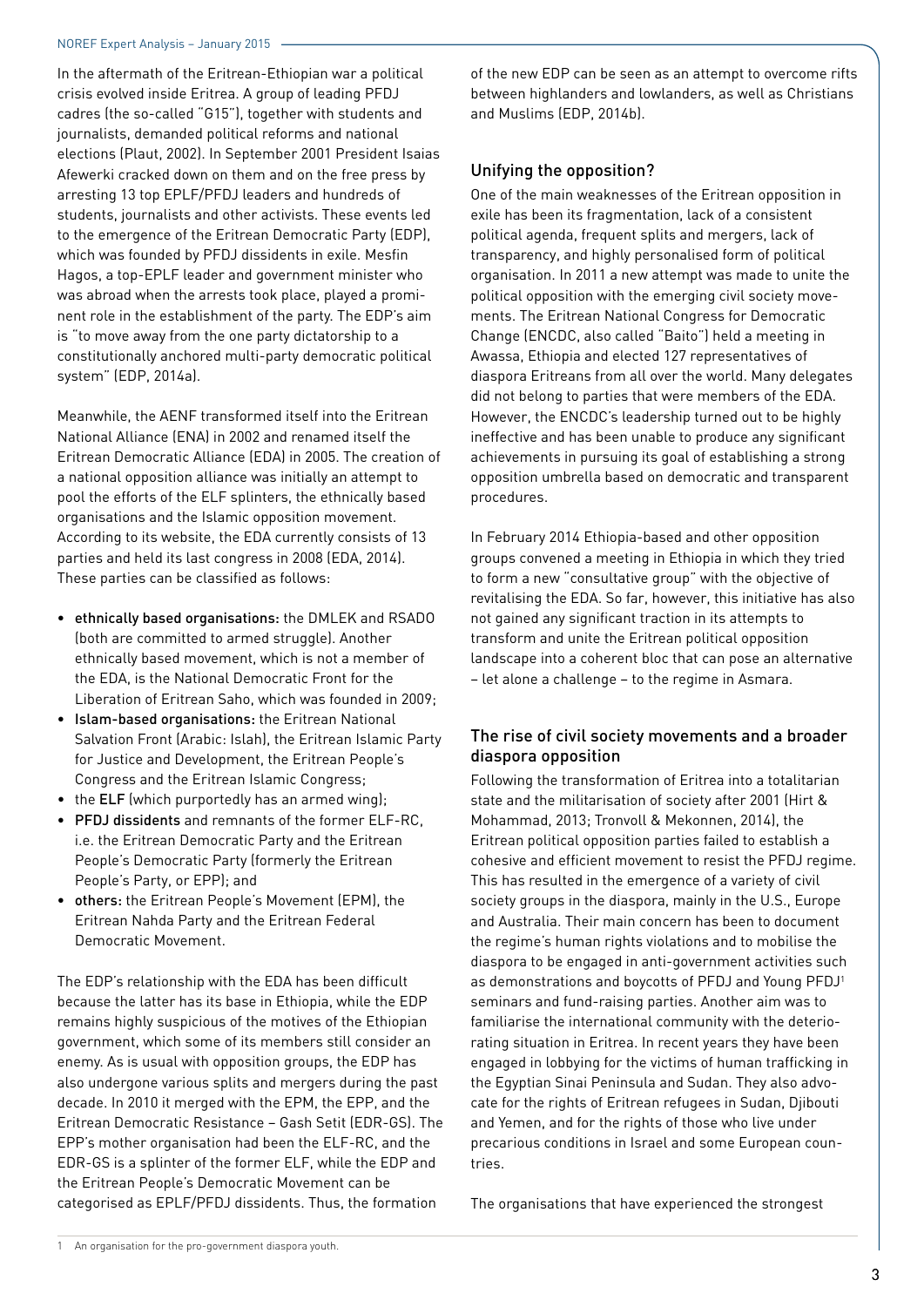growth are the newly formed youth movements. They too, however, remain weakened by factional and personal infighting, political differences, and organisational ineffectiveness. The two main youth movements, Eritrean Youth Solidarity for Change (EYSC) and Eritrean Youth Solidarity for National Salvation (EYSNS or Simret), remain divided on the question of relations with Ethiopia. EYSC, which is mainly based in the European and North American diaspora, is staunchly opposed to Ethiopian intervention in Eritrean affairs. On the other hand, EYSNS, which is primarily based in Ethiopia and recruits Eritrean refugees who cross the border, does not object to Ethiopia's involvement in supporting Eritrean opposition groups. However, it has not been able to operate as planned due to lack of organisational development. During its congress in the spring of 2014 the movement reorganised itself into a party and changed its name to the Eritrean Solidarity Movement for National Salvation. It also decided to establish an armed wing.

The most recent trend in diaspora political activism is the formation of forums aimed at facilitating national dialogue and anti-government campaigns in and outside Eritrea. The Eritrean Forum for National Dialogue (EFND/Medrek, founded in 2013) aims at working as a catalyst to bring together pro-democracy Eritreans, and broadcasts radio programmes in Tigrinya and Arabic. It was established by former top-level EPLF leaders who all reside in exile and who fear a possible political collapse in Eritrea. The EFND portrays itself as a continuation of the 2001 dissent process in the Eritrean government and party, and aims to remove President Isaias from power, but to retain EPLF/PFDJ control of the government. Another new ex-EPLF movement is the Eritrean Movement for Change (EMC), which was also established in 2013. It seems to follow the same agenda as the EFND, the only noticeable difference between the two movements being that EMC initiators appear to be mid-level and junior EPLF fighters, while EFND initiators are senior and more experienced EPLF cadres. The Eritrean Lowlanders' League was founded in 2014 and its main objective is to present a counterweight to the Tigrinya-dominated political opposition; it is dominated by Tigre western lowlanders. It is organising lowlanders residing in a variety of European and Middle Eastern countries and encouraging them to become organised in anticipation of a future transitional period.

One organisation is also trying to take the struggle back to Eritrea. Arbi Harnet ("Freedom Friday") started as a group of diaspora activists trying to mobilise civil disobedience inside Eritrea through robo-call campaigns, an underground newspaper and poster campaigns. Its activities have gradually increased; currently it appears to have managed to establish a cell structure inside the country that encourages the population to use peaceful means of civil disobedience and resistance against the regime.

Some of the most important tools of government opponents are opposition websites and, increasingly, social media such as Facebook and Twitter. The digital age has provided the various opposition groups and civil society movements with the opportunity to stay visible and organise campaigns. In addition, various websites and Pal talk rooms serve as forums to exchange opinions and engage in political dialogue, both of which have proved to be difficult on the ground.<sup>2</sup>

#### What role for the opposition in a political transition?

The Eritrean political opposition is characterised by divisions along ethnic, regional and religious fault lines. It is adversely affected by individual competition for power, and lack of transparency and a democratic organisational culture, as well as by a lack of consensus on a comprehensive political roadmap for change. There have been numerous attempts to bring the various opposition parties under one umbrella, starting with the AENF and moving to the ENA and EDA, and the current ENCDC. However, these organisations have suffered from continuous internal squabbles and splits. Moreover, the unstable cooperation of the EDP as an important component of the opposition camp has further weakened them.

The political opposition has been unable to lobby support from international organisations or sympathetic governments (with the exception of Ethiopia) and has failed to adequately inform the international community about human rights violations and the plight of Eritreans inside the country. The establishment of the ENCDC as another umbrella that incorporated the members of the EDA and some representatives of civil society organisations has suffered from the same malaise and the organisation has now become defunct. The various umbrella organisations have neither fulfilled the aspirations of their member parties nor of the population inside Eritrea. Therefore, the reputation of these organisations among Eritreans in general is poor and they have lost hope in them as agents of change. The forums for dialogue that have recently been formed by former EPLF and ELF cadres and some scholars are trying to create a hospitable environment in order to bring the opposition parties to one table. However, they too are affected by regional and ethnic fault lines and are unlikely to change the attitude of the competing opposition leaders.

The civic organisations, although also afflicted by similar frictions, show higher levels of activity in regard to informing the international community about human rights violations and human trafficking issues affecting Eritreans inside the country and those who have recently fled. Contrary to established opposition parties, their members are younger, have grown up in democratic environments in

<sup>2</sup> Among the most popular opposition websites are awate.com, asmarino.com and assena.com, which provide news and opinion articles. Popular websites in Arabic are awna1.com, adoulis.com, farajat.net and omaal.org. Eritreanow.net (also in Arabic) specialises in news from inside Eritrea.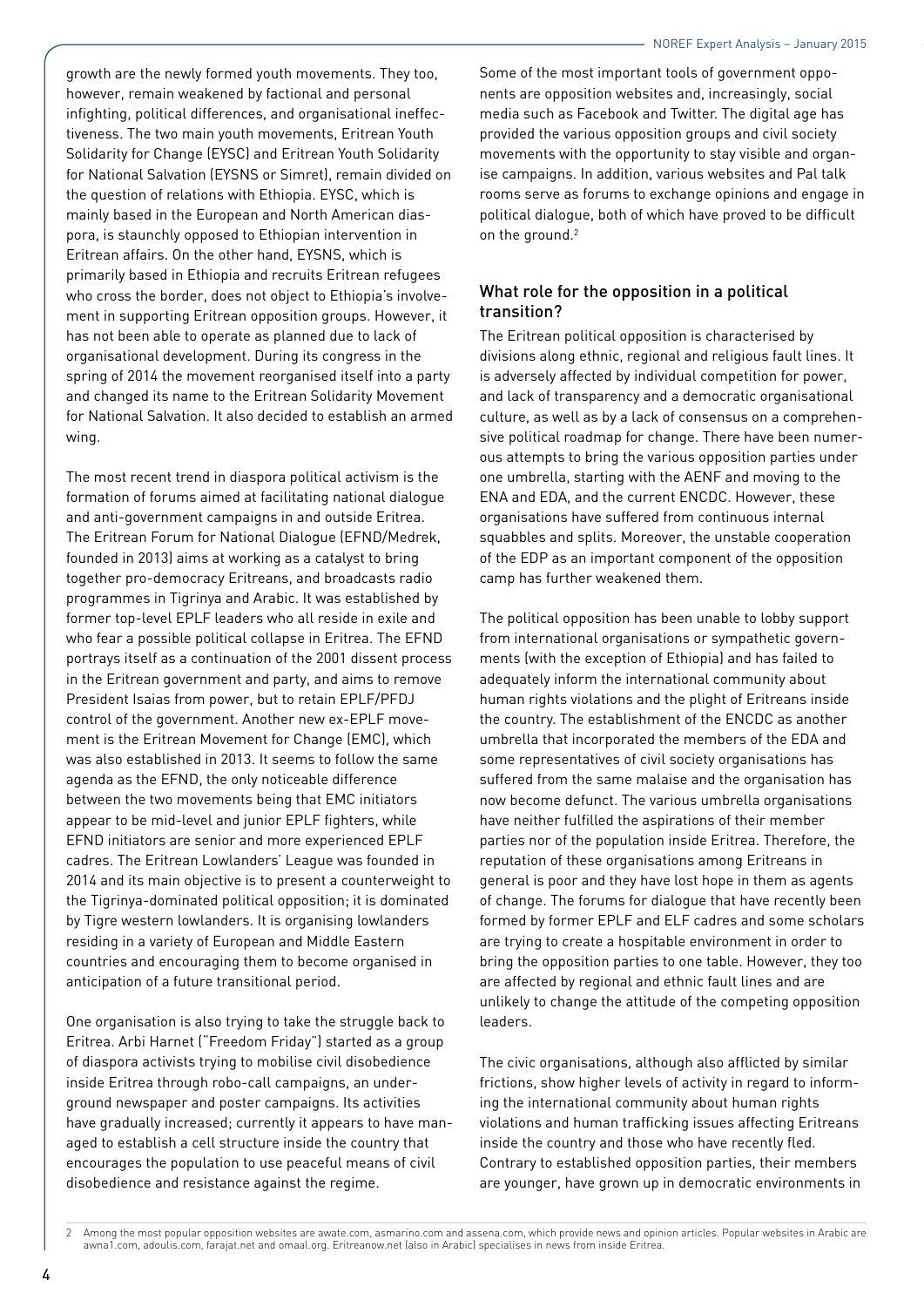the diaspora, and therefore show a higher level of tolerance and readiness to engage in dialogue.

To date the Eritrean political opposition has failed to hammer out its differences and establish an all-embracing and consolidated alternative to the regime in Asmara. It seems unlikely that the various opposition parties will play any significant role in instigating a transition in the country from the outside. However, with clandestine work inside the country, the civic movements may manage in due course to mobilise sufficient popular force demanding greater accountability, which – together with other factors – may influence government actors to start a reform process.

#### References

Abbay, A. 1998. *Identity Jilted or Re-imagined Identity*. Lawrenceville & Asmara: Red Sea Press.

Araya, M. 1990*. "*The Eritrean question: an alternative explanation." *Journal of Modern African Studies*, 28(1): 79-100.

EDA (Eritrean Democratic Alliance). 2014. "About EDA." <http://www.erit-alliance.com/erit/index.php?option=com\_ content&view=article&id=129&Itemid=65>

EDP (Eritrean Democratic Party). 2014a. "About EDP." <http://selfidemocracy.net/>

EDP. 2014b. "History, Eritrean Democratic Party." <http://www.mahhta.net/epdp-overview-2/history>

Hirt, N. & A. S. Mohammad. 2013. "'Dreams don't come true in Eritrea': anomie and family disintegration due to the structural militarization of society." *Journal of Modern African Studies*, 51(1): 139-68.

Longrigg, S. H. 1974. *A Short History of Eritrea*. Oxford: Clarendon Press.

Markakis, J. 1987. *National and Class Conflict in the Horn of Africa*. Cambridge: Cambridge University Press.

Miran, J. 2009*. Red Sea Citizens: Cosmopolitan Society and Cultural Change in Massawa.* Bloomington: Indiana University Press.

Negash, T. & K. Tronvoll. 2000. *Brothers at War: Making Sense of the Eritrean-Ethiopian War*. Oxford: James Currey.

Plaut, M. 2002. "The birth of the Eritrean reform movement." *Review of African Political Economy*, 29(91): 119-24.

Tronvoll, K. & D. R. Mekonnen. 2014. *The African Garrison State: Human Rights and Political Development in Eritrea*. Woodbridge: James Currey.

Venosa, J. L. 2013. "The Eritrean Muslim League and political mobilization during the Ethiopian-Eritrean Federation (1952-1962)." *African Conflict and Peacebuilding Review*, 3(1): 27-55.

#### Websites of opposition parties and civic organisations

- Red Sea Afar Democratic Organisation (RSADO) on Facebook: <https://www.facebook.com/pages/Red-Sea-Afar-Democratic-Organization-RSADO/266401206728556?sk= info&tab=page\_info>
- Democratic Movement for the Liberation of the Eritrean Kunama (DMLEK) website: <http://www.mesel-biherat. com/DMLEK/index.php/about-us>
- Eritrean Democratic Party (EDP) websites: <http://selfidemocracy.net>, <http://www.mahhta.net/ tag/encdc/>
- Eritrean Democratic Alliance (EDA) website: <http://www.erit-alliance.com/erit/index.php?option=com\_ content&view=article&id=129&Itemid=65>
- Eritrean National Salvation Front (Islah/ENSF), website: <http://islaher.org/>
- Eritrean People's Democratic Party (EPDP)/formerly Eritrean People's Party (EPP) website: <http://www.harnnet.org/>
- Eritrean Nahda Party website: <http://alnahda1.8m. com/>
- Eritrean Federal Democratic Movement (EFDM) website: <http://www.gabeel.net/eng/index.php?option=com\_cont ent&view=section&layout=blog&id=15&Itemid=5>
- Eritrean National Council for Democratic Change (ENCDC) website: <http://www.enc4dc.com/>
- Eritrean Global Solidarity website: <http://www.eritreanglobalsolidarity.org/>
- Eritrean Community in Australia on Facebook: <https://www.facebook.com/EritreanCommunityinAus>
- Human Rights Concern Eritrea website: <http://hrc-eritrea.org/>
- Eritrean Youth Solidarity for Change website: <http://www.eysc.net/>
- Arbi Harnet (Freedom Friday) on Facebook: <https://www.facebook.com/eysforc>
- Eritrean Forum for National Dialogue (EFND/Medrekh) radio programme website: <http://forumeritrea.org/>
- Eritrean Lowlanders' League (ELL) website: <http://www.hafash.org/index.php?option=com\_content &view=category&layout=blog&id=147&Itemid=728>